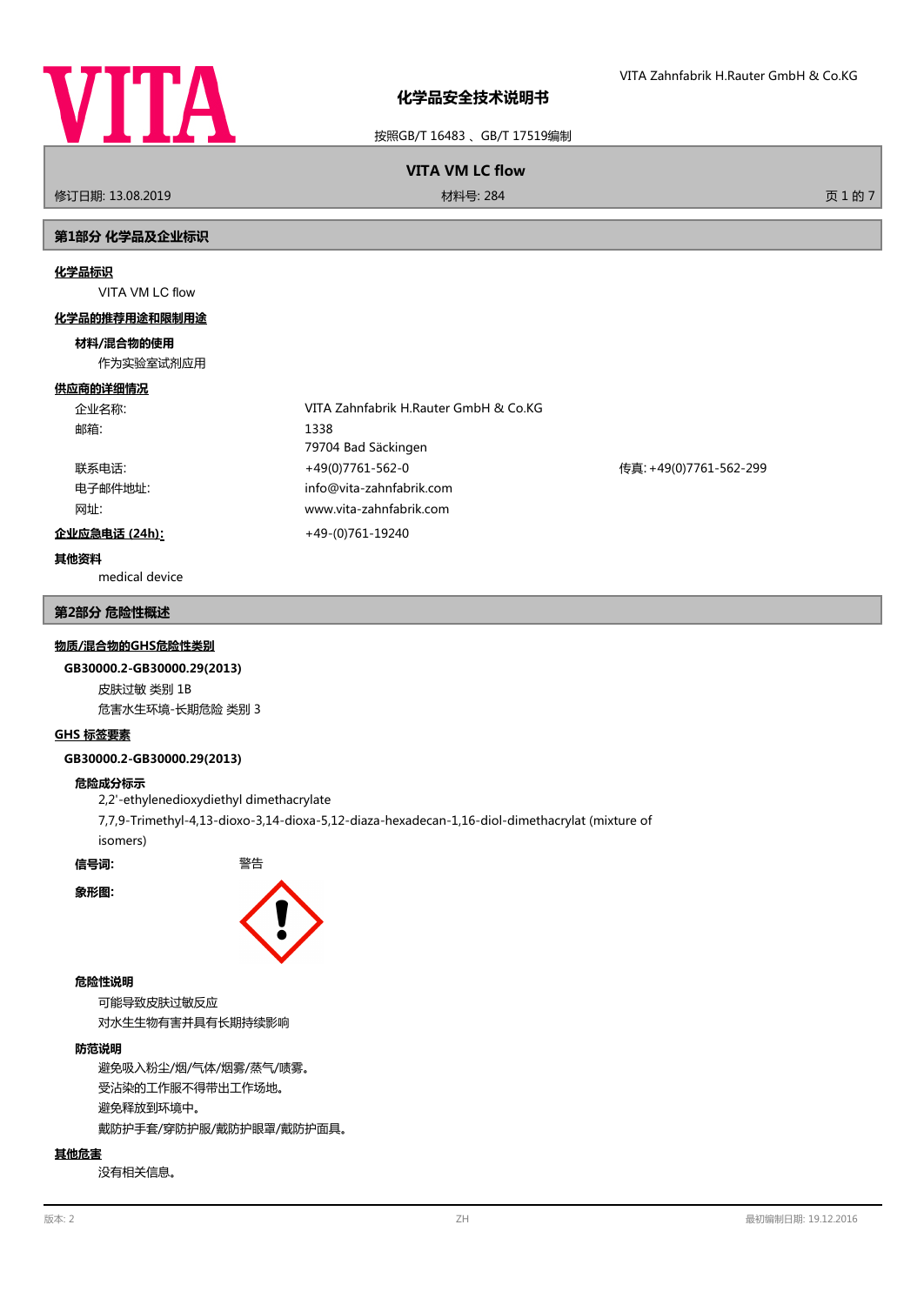# **第3部分 成分/组成信息**

# **混合物**

# **危险的成分**

| CAS号       | 化学品名称                                                                                                      | 数量         |
|------------|------------------------------------------------------------------------------------------------------------|------------|
| 72869-86-4 | 7,7,9-Trimethyl-4,13-dioxo-3,14-dioxa-5,12-diaza-hexadecan-1,16-diol-dimethacrylat<br>(mixture of isomers) | $15 - 20%$ |
| 109-16-0   | 2.2'-ethylenedioxydiethyl dimethacrylate                                                                   | $15 - 20%$ |
| 94108-97-1 | Ditrimethylolpropane Tetraacrylate                                                                         | $1 - 5%$   |
| 2867-47-2  | 2-dimethylaminoethyl methacrylate                                                                          | $< 1 \%$   |

# **第4部分 急救措施**

#### **有关急救措施的描述**

## **若吸入**

提供新鲜空气。 如有疑问或症状仍然存在,寻求医疗咨询。

#### **若皮肤接触**

接触到皮肤时,立刻用很多水和肥皂冲洗皮肤。 立即脱掉所有沾染的衣服,清洗后方可重新使用 必须医生处

## 理。

#### **若眼睛接触**

立刻小心且彻底的用洗眼设备或用水冲洗眼睛。 眼睛受到刺激时请去看眼科医生。

#### **若食入**

立刻漱口,然后喝大量的水。

# **最重要的症状和健康影响**

没有相关信息。

## **对医生的特别提示**

症状处理。

## **第5部分 消防措施**

# **灭火介质**

## **适合的灭火剂**

依照周边环境决定防火措施。

#### **特别危险性**

不易燃 。

# **消防人员的特殊保护设备和防范措施**

佩戴自给式呼吸设备和化学防护服。 全套防护衣。

#### **其他资料**

用喷水来灭掉气体/蒸气/雾。 分开收集受污染的灭火水。切勿使其流入排水管道或地表水域。

#### **第6部分 泄漏应急处理**

#### **作业人员防护措施、防护装备和应急处置程序**

提供足够的通风。 勿吸入气体/烟雾/蒸气/喷雾。 避免跟皮肤、眼睛和衣服接触。 使用个人防护装备

#### **环境保护措施**

勿使之进入地下水或水域。

#### **泄漏化学品的收容、清除方法及所使用的处置材料**

机械式吸取 取出的材料根据清除那一章处理。

## **参照其他章节**

安全处理: 见 段 7

个人防护装备: 见 段 8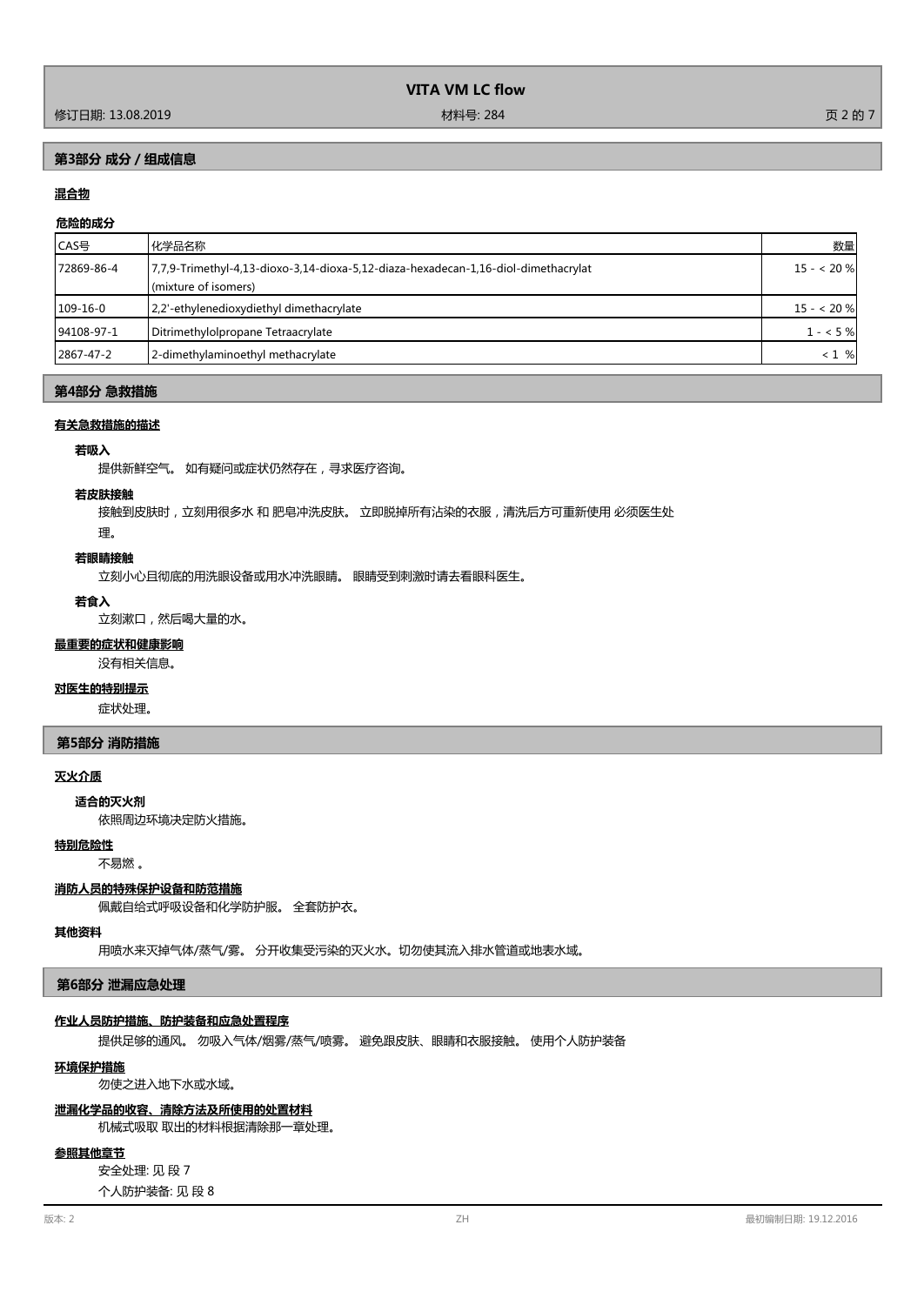# 修订日期: 13.08.2019 材料号: 284 页 3 的 7

# 垃圾处理: 见 段 13

## **第7部分 操作处置与储存**

#### **操作注意事项**

**关于安全操作的提示**

不需要特别的预防措施。

#### 不需要特别的防火措施。 **关于防火、防爆的提示**

**安全储存的条件,包括任何不兼容性 对存放空间和容器的要求**

容器密封好。

#### **共同存放的提示**

不需要特别的预防措施。

# **第8部分 接触控制和个体防护**

## **控制参数**

# **工程控制方法**



# **保护和卫生措施**

立即脱下受污、浸染的衣物。 制定并重视皮肤保护计划 休息前或工作后洗净手、脸,如有必要且淋浴。 在工作 场所不饮食、不抽烟、不擤鼻涕。

#### **眼部/面部防护**

戴防护眼罩/戴防护面具。

#### **手部防护**

处理化学工作材料时,只能戴带有CE认证标记含四位数检验号码的化学防护手套。 挑选抗化学药品的防护手套 时,必须视工作场所特性而定的危险物质浓度和数量而定。 最好向手套制造厂家询问清楚以上所提特殊用途的 手套之化学药品抵抗性。 推荐的手套品牌 KCL Dermatril P NBR (聚腈橡胶) 击穿时间(最长的支撑时间) 10 min

## **皮肤和身体防护**

防护服的使用。

## **呼吸防护**

在通风不足的情况下 戴呼吸防护装置。 必须通风(打开门和窗)。

# **第9部分 理化特性**

## **基本物理和化学性质信息**

| 聚合状态:<br>颜色:<br>气味: | 粘稠的<br>特征性 |           |
|---------------------|------------|-----------|
|                     |            |           |
| pH值:                |            | 没有界定      |
| 物理状态变化              |            |           |
| 熔点:                 |            | 没有界定      |
| 沸点/沸腾范围:            |            | $>283$ °C |
| 闪点:                 |            | 151 °C    |
| 易燃性                 |            |           |
| 固体:                 |            | 没有界定      |

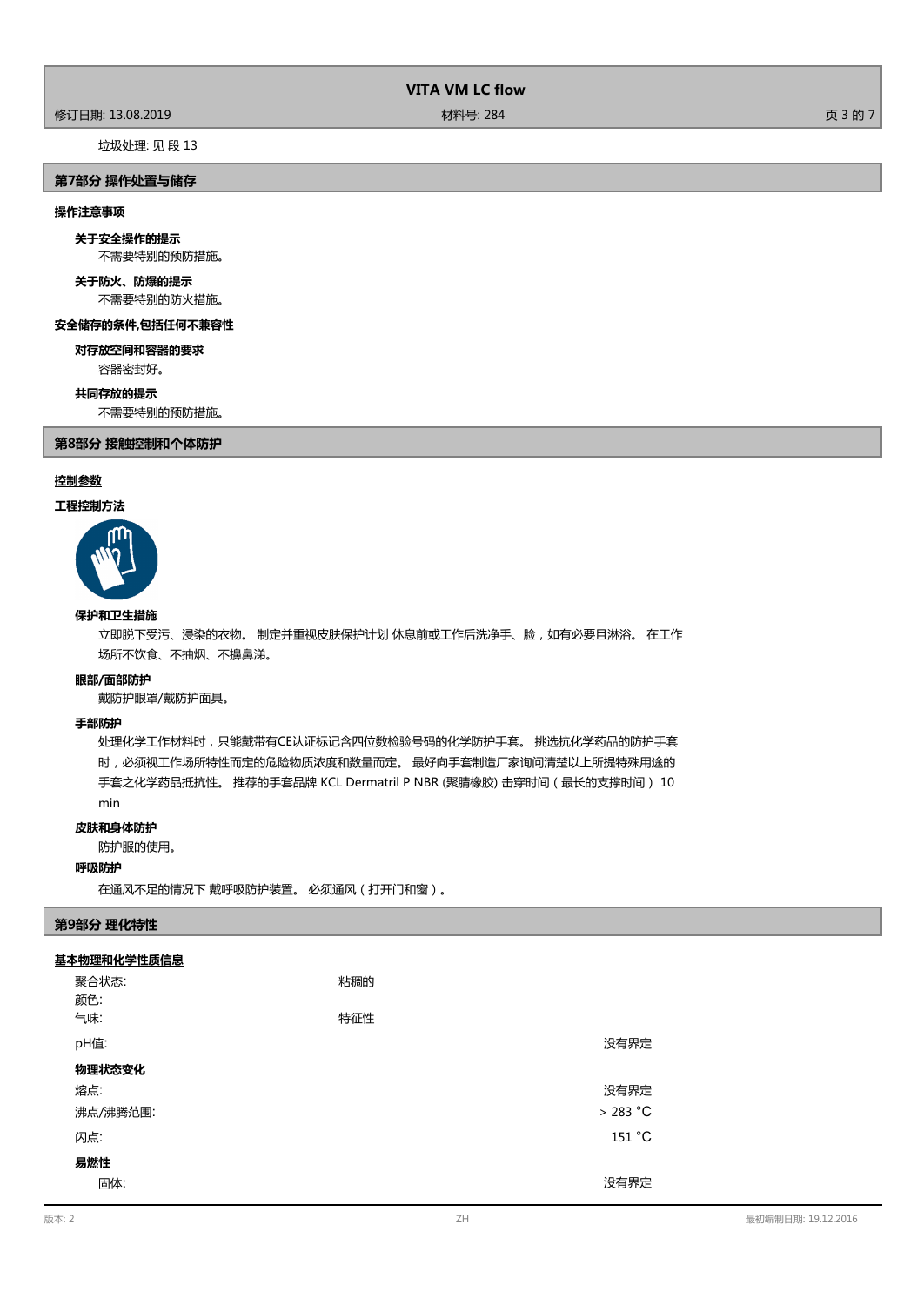| <b>VITA VM LC flow</b> |                      |         |  |
|------------------------|----------------------|---------|--|
| 修订日期: 13.08.2019       | 材料号: 284             | 页 4 的 7 |  |
| 气体:                    | 不适用                  |         |  |
| 爆炸性特性<br>本产品不: 有爆炸危险的。 |                      |         |  |
| 自燃温度                   |                      |         |  |
| 固体:                    | 没有界定                 |         |  |
| 气体:                    | 不适用                  |         |  |
| 分解温度:                  | 没有界定                 |         |  |
| 助燃特性<br>不助燃。           |                      |         |  |
| 蒸汽压力:<br>(在 50 °C)     | $\epsilon$ =1100 hPa |         |  |
| 相对密度:                  | 没有界定                 |         |  |
| 水溶性:                   | 不                    |         |  |
| 在其它溶剂中的溶解度<br>没有界定     |                      |         |  |
| 辛醇/水分配系数:              | 没有界定                 |         |  |
| 相对蒸气密度:                | 没有界定                 |         |  |
| 蒸发速率:                  | 没有界定                 |         |  |
| 其他资料或数据                |                      |         |  |
| 固体:                    | 62,84 %              |         |  |
| 第10部分 稳定性和反应性          |                      |         |  |

# **反应性**

当按规定处理和存储时无有害反应。

# **稳定性**

该产品在正常室温存储时是稳定。

# **危险反应**

无已知的危险反应。

# **避免接触的条件**

没有/没有

# **禁配物**

没有相关信息。

# **危险的分解产物**

无已知的危险分解产物。

# **第11部分 毒理学信息**

# **急性毒性**

## **急性毒性**

现有数据不符合分类标准。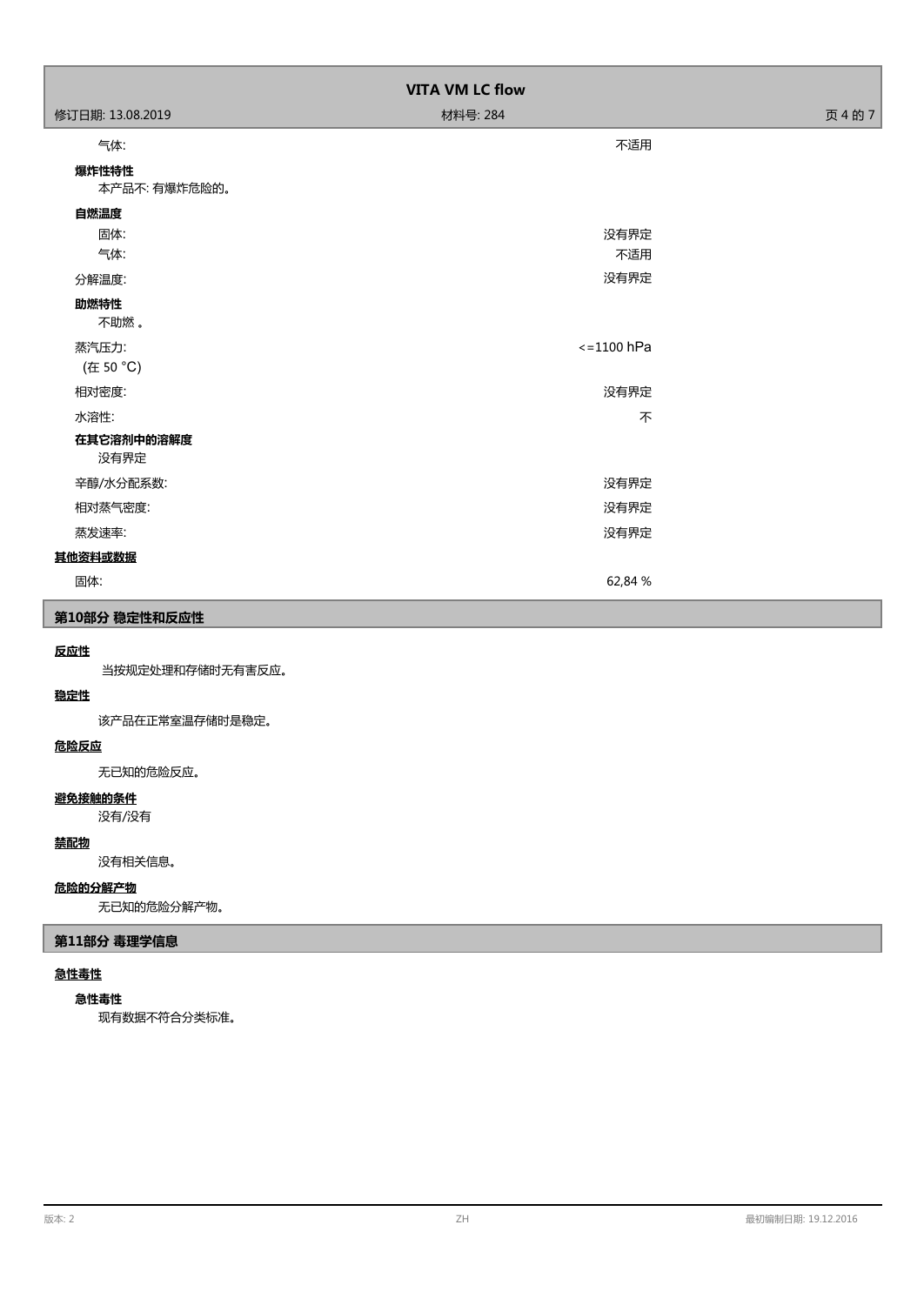修订日期: 13.08.2019 材料号: 284 页 5 的 7

| CAS号      | 化学品名称                             |                          |    |    |    |
|-----------|-----------------------------------|--------------------------|----|----|----|
|           | 曝光途径                              | 剂量                       | 种类 | 来源 | 方法 |
| 2867-47-2 | 2-dimethylaminoethyl methacrylate |                          |    |    |    |
|           | 口服                                | 急性毒性估计值<br>500<br>mg/kg  |    |    |    |
|           | 皮肤吸收                              | 急性毒性估计值<br>1100<br>mg/kg |    |    |    |

#### **刺激和腐蚀**

现有数据不符合分类标准。

## **呼吸或皮肤过敏**

可能导致皮肤过敏反应

(7,7,9-Trimethyl-4,13-dioxo-3,14-dioxa-5,12-diaza-hexadecan-1,16-diol-dimethacrylat (mixture of

isomers); 2,2'-ethylenedioxydiethyl dimethacrylate; 2-dimethylaminoethyl methacrylate)

# **致癌性、生殖细胞突变性、生殖毒性**

现有数据不符合分类标准。

# **特异性靶器官系统毒性 一次接触**

现有数据不符合分类标准。

# **特异性靶器官系统毒性 反复接触**

现有数据不符合分类标准。

# **肺内吸入异物的危险**

现有数据不符合分类标准。

# **测试的补充说明**

根据(EC)第1272/2008号条例[化学品分类及标记全球协调制度],该混合物属于危险品范畴内。

# **第12部分 生态学信息**

#### **生态毒性**

对水生生物有害并具有长期持续影响。

# **持久性和降解性**

本产品未经检验。

# **生物富集或生物积累性**

本产品未经检验。

# **土壤中的迁移性**

本产品未经检验。

## **其他有害作用**

没有相关信息。

## **其他资料**

勿使之进入地下水或水域。 勿使进入地下/泥土里。

# **第13部分 废弃处置**

# **废弃物处置方法**

# **建议**

勿使之进入地下水或水域。 勿使进入地下/泥土里。 根据官署的规定处理废物。

#### **受污染的容器和包装的处置方法**

受污染的包装如同物质材料一样处理。

## **第14部分 运输信息**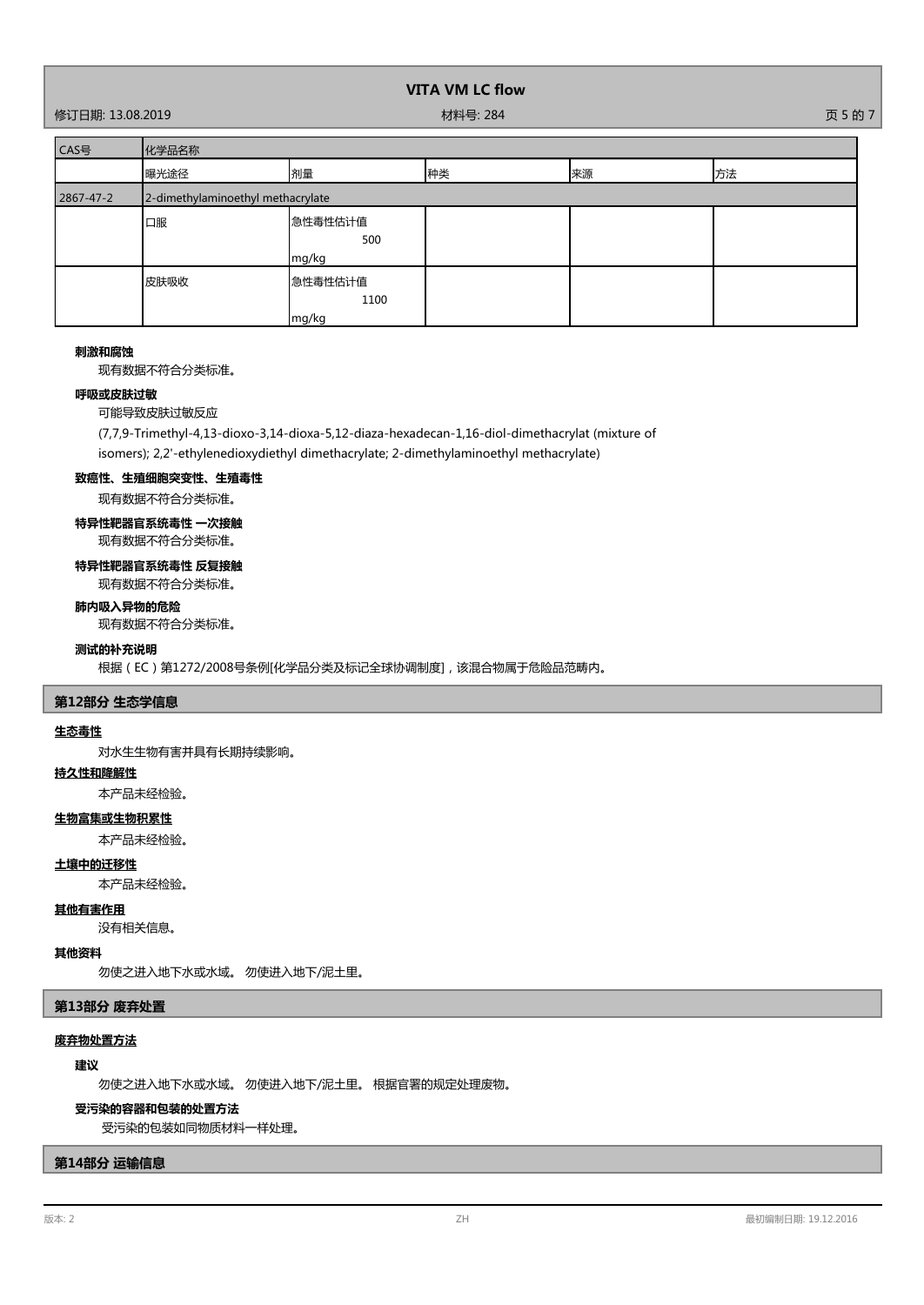| <b>VITA VM LC flow</b>                           |                  |         |  |
|--------------------------------------------------|------------------|---------|--|
| 修订日期: 13.08.2019                                 | 材料号: 284         | 页 6 的 7 |  |
| 海运 (IMDG)                                        |                  |         |  |
| <u> UN를:</u>                                     | 根据运输法规,未被分类为危险品。 |         |  |
| <u> 联合国运输名称:</u>                                 | 根据运输法规,未被分类为危险品。 |         |  |
| <u> 联合国危险性分类:</u>                                | 根据运输法规,未被分类为危险品。 |         |  |
| <u>包装类别:</u>                                     | 根据运输法规,未被分类为危险品。 |         |  |
| 空运 (ICAO-TI/IATA-DGR)                            |                  |         |  |
| <u> UN를:</u>                                     | 根据运输法规,未被分类为危险品。 |         |  |
| 联合国运输名称:                                         | 根据运输法规,未被分类为危险品。 |         |  |
| 联合国危险性分类:                                        | 根据运输法规,未被分类为危险品。 |         |  |
| 包装类别:                                            | 根据运输法规,未被分类为危险品。 |         |  |
| 对环境的危害                                           |                  |         |  |
| 对环境有害的物质:                                        | 不                |         |  |
| 使用者特殊预防措施<br>没有相关信息。                             |                  |         |  |
| <u>大宗货物运输根据 MARPOL-公约 73/78 附录 II 和 IBC-Code</u> |                  |         |  |

不适用

## **第15部分 法规信息**

## **化学品的安全、健康和环境条例**

**国家的规章**

皮肤吸收 / 敏感化: インチング インチング マンクロ マンクリン 导致过敏反应。

聘用限制: 第2022年 第2022年 第2022年工作保护法规定的工作限制。

# **第16部分 其他信息**

# **缩略语和首字母缩写**

ADR: Accord européen sur le transport des marchandises dangereuses par Route (European Agreement concerning the International Carriage of Dangerous Goods by Road) IMDG: International Maritime Code for Dangerous Goods IATA: International Air Transport Association GHS: Globally Harmonized System of Classification and Labelling of Chemicals EINECS: European Inventory of Existing Commercial Chemical Substances ELINCS: European List of Notified Chemical Substances CAS: Chemical Abstracts Service LC50: Lethal concentration, 50% LD50: Lethal dose, 50% CLP: Classification, labelling and Packaging REACH: Registration, Evaluation and Authorization of Chemicals GHS: Globally Harmonised System of Classification, Labelling and Packaging of Chemicals UN: United Nations DNEL: Derived No Effect Level DMEL: Derived Minimal Effect Level PNEC: Predicted No Effect Concentration ATE: Acute toxicity estimate LL50: Lethal loading, 50% EL50: Effect loading, 50% EC50: Effective Concentration 50% ErC50: Effective Concentration 50%, growth rate NOEC: No Observed Effect Concentration